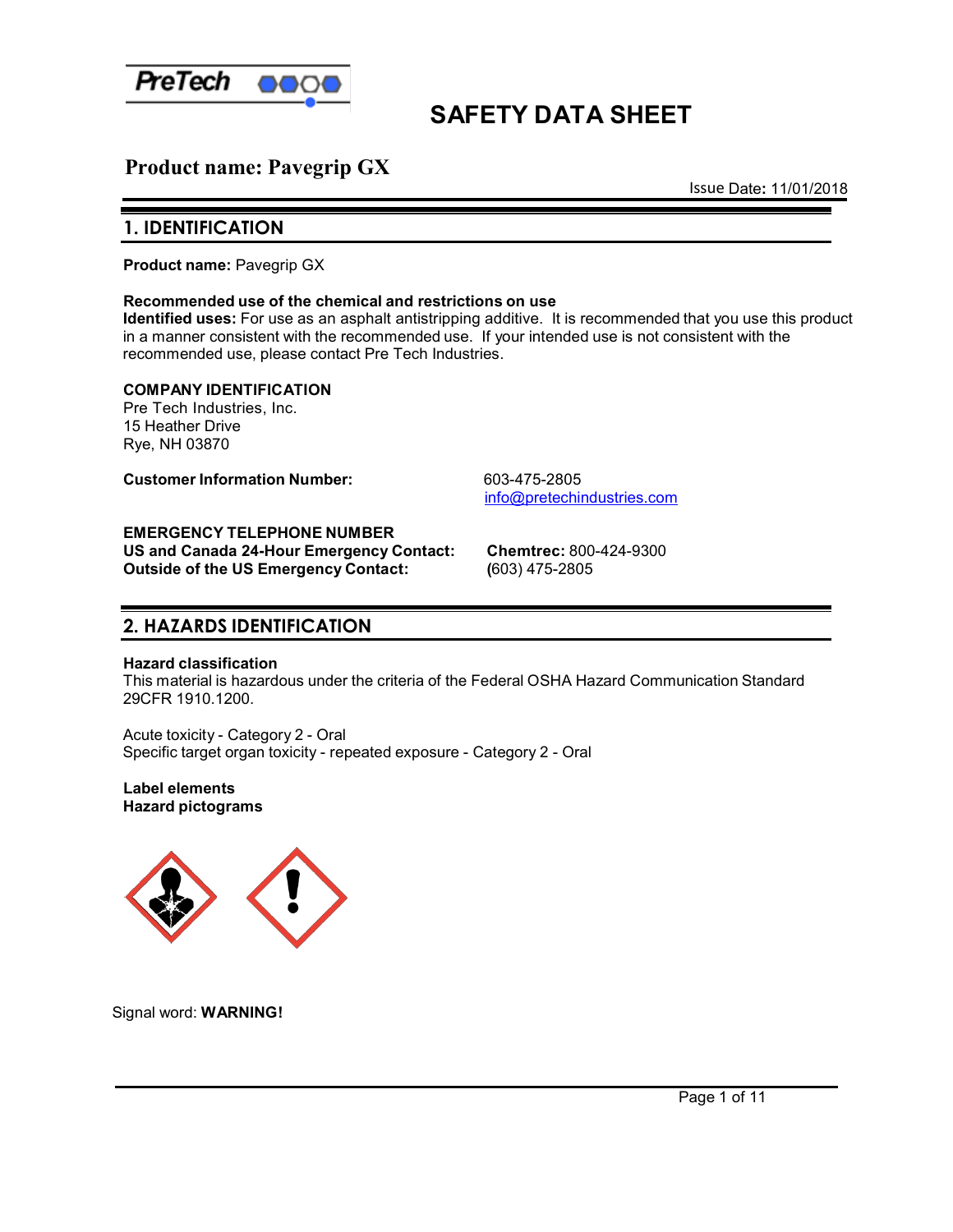#### **Hazards**

Harmful if swallowed. May cause damage to organs (Kidney) through prolonged or repeated exposure if swallowed.

#### **Precautionary statements**

#### **Prevention** Do not breathe dust/ fume/ gas/ mist/ vapors/ spray. Wash skin thoroughly after handling.

Do not eat, drink or smoke when using this product.

#### **Response**

IF SWALLOWED: Call a POISON CENTER or doctor/ physician if you feel unwell. Rinse mouth.

Get medical advice/ attention if you feel unwell.

#### **Disposal**

Dispose of contents/ container to an approved waste disposal plant.

#### **Other hazards**

no data available

# **3. COMPOSITION/INFORMATION ON INGREDIENTS**

This product is a mixture.

| Component                        | <b>CASRN</b> | <b>Concentration</b> |
|----------------------------------|--------------|----------------------|
|                                  |              |                      |
| Proprietary Glycol Amine Mixture | proprietary  | 100 %                |

# **4. FIRST AID MEASURES**

#### **Description of first aid measures**

**General advice:** First Aid responders should pay attention to self-protection and use the recommended protective clothing (chemical resistant gloves, splash protection). If potential for exposure exists refer to Section 8 for specific personal protective equipment.

**Inhalation:** Move person to fresh air; if effects occur, consult a physician.

**Skin contact:** Immediately flush skin with water while removing contaminated clothing and shoes. Get medical attention if symptoms occur. Wash clothing before reuse. Destroy contaminated leather items such as shoes, belts, and watchbands. Suitable emergency safety shower facility should be immediately available.

**Eye contact:** Immediately flush eyes thoroughly with water for several minutes. Remove contact lenses after the initial 1-2 minutes and continue flushing for several additional minutes. If effects occur, consult a physician, preferably an ophthalmologist. Suitable emergency eye wash facility should be available in work area.

**Ingestion:** Do not induce vomiting. Seek medical attention immediately. If person is fully conscious give 1 cup or 8 ounces (240 ml) of water. If medical advice is delayed and if an adult has swallowed several ounces of chemical, then give 3-4 ounces (1/3-1/2 Cup) (90-120 ml) of hard liquor such as 80 proof whiskey. For children, give proportionally less liquor at a dose of 0.3 ounce (1 1/2 tsp.) (8 ml) liquor for each 10 pounds of body weight, or 2 ml per kg body weight [e.g., 1.2 ounce (2 1/3 tbsp.) for a 40 pound child or 36 ml for an 18 kg child].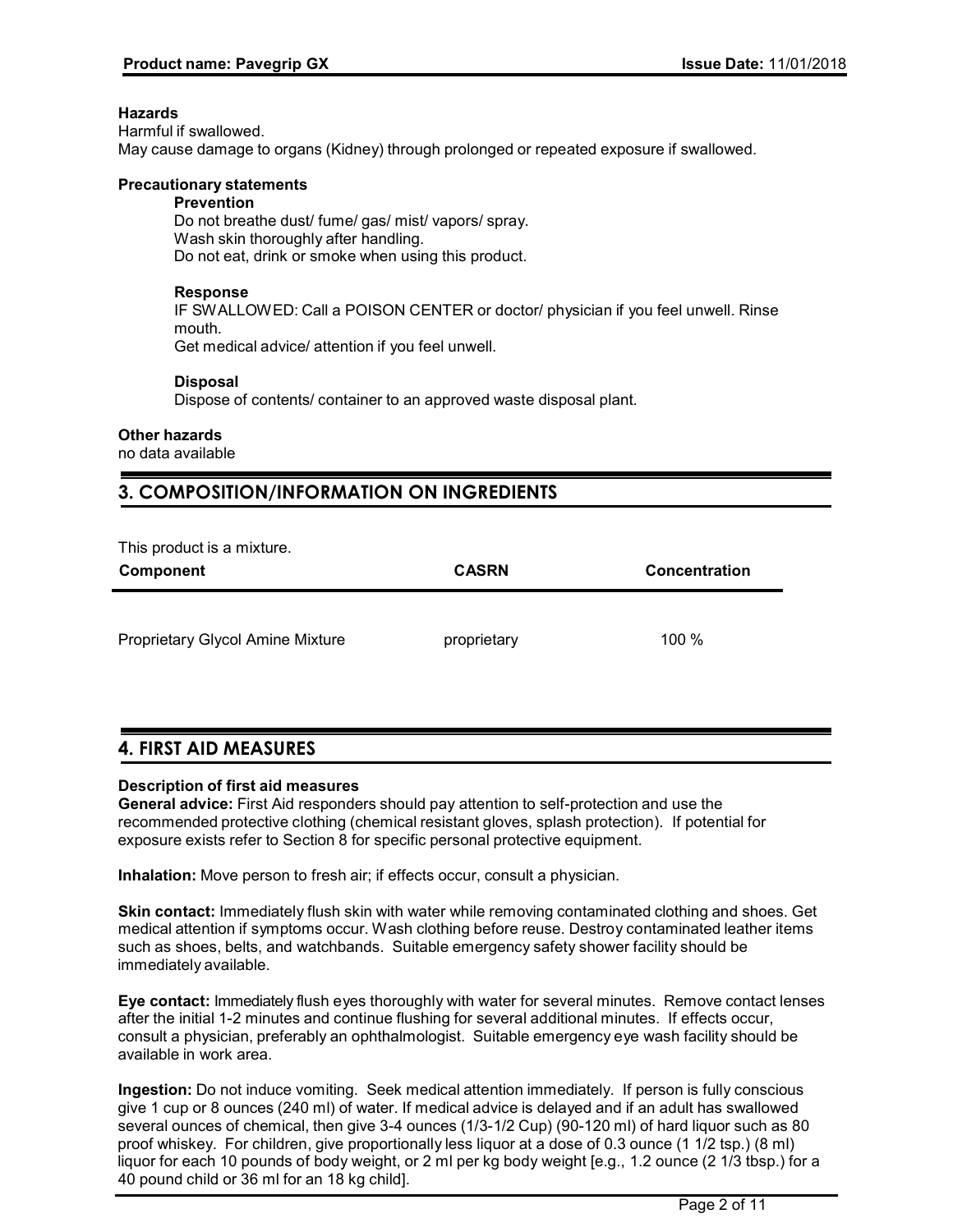**Most important symptoms and effects, both acute and delayed:** Aside from the information found under Description of first aid measures (above) and Indication of immediate medical attention and special treatment needed (below), any additional important symptoms and effects are described in Section 11: Toxicology Information.

#### **Indication of any immediate medical attention and special treatment needed**

**Notes to physician:** Skin contact may aggravate preexisting dermatitis. If several ounces (60 - 100 ml) of ethylene glycol have been ingested, early administration of ethanol may counter the toxic effects (metabolic acidosis, renal damage). Consider hemodialysis or peritoneal dialysis & thiamine 100 mg plus pyridoxine 50 mg intravenously every 6 hours. If ethanol is used, a therapeutically effective blood concentration in the range of 100 - 150 mg/dl may be achieved by a rapid loading dose followed by a continuous intravenous infusion. Consult standard literature for details of treatment. 4-Methyl pyrazole (Antizol®) is an effective blocker of alcohol dehydrogenase and should be used in the treatment of ethylene glycol (EG), di- or triethylene glycol (DEG, TEG), ethylene glycol butyl ether (EGBE), or methanol intoxication if available. Fomepizole protocol (Brent, J. et al., New England Journal of Medicine, Feb. 8, 2001, 344:6, p. 424-9): loading dose 15 mg/kg intravenously, follow by bolus dose of 10 mg/kg every 12 hours; after 48 hours, increase bolus dose to 15 mg/kg every 12 hours. Continue fomepizole until serum methanol, EG, DEG, TEG or EGBE are undetectable. The signs and symptoms of poisoning include anion gap metabolic acidosis, CNS depression, renal tubular injury, and possible late stage cranial nerve involvement. Respiratory symptoms, including pulmonary edema, may be delayed. Persons receiving significant exposure should be observed 24-48 hours for signs of respiratory distress. In severe poisoning, respiratory support with mechanical ventilation and positive end expiratory pressure may be required. Maintain adequate ventilation and oxygenation of the patient. If lavage is performed, suggest endotracheal and/or esophageal control. Danger from lung aspiration must be weighed against toxicity when considering emptying the stomach. If burn is present, treat as any thermal burn, after decontamination. Treatment of exposure should be directed at the control of symptoms and the clinical condition of the patient.

# **5. FIREFIGHTING MEASURES**

**Suitable extinguishing media:** Water fog or fine spray. Dry chemical fire extinguishers. Carbon dioxide fire extinguishers. Foam. Alcohol resistant foams (ATC type) are preferred. General purpose synthetic foams (including AFFF) or protein foams may function, but will be less effective.

**Unsuitable extinguishing media:** Do not use direct water stream. May spread fire.

#### **Special hazards arising from the substance or mixture**

**Hazardous combustion products:** During a fire, smoke may contain the original material in addition to combustion products of varying composition which may be toxic and/or irritating. Combustion products may include and are not limited to: Nitrogen oxides. Carbon monoxide. Carbon dioxide.

**Unusual Fire and Explosion Hazards:** Container may rupture from gas generation in a fire situation. Violent steam generation or eruption may occur upon application of direct water stream to hot liquids.

#### **Advice for firefighters**

**Fire Fighting Procedures:** Keep people away. Isolate fire and deny unnecessary entry. Use water spray to cool fire exposed containers and fire affected zone until fire is out and danger of reignition has passed. Fight fire from protected location or safe distance. Consider the use of unmanned hose holders or monitor nozzles. Immediately withdraw all personnel from the area in case of rising sound from venting safety device or discoloration of the container. Burning liquids may be extinguished by dilution with water. Do not use direct water stream. May spread fire. Move container from fire area if this is possible without hazard. Burning liquids may be moved by flushing with water to protect personnel and minimize property damage.

**Special protective equipment for firefighters:** Wear positive-pressure self-contained breathing apparatus (SCBA) and protective fire fighting clothing (includes fire fighting helmet, coat, trousers, boots, and gloves). Avoid contact with this material during fire fighting operations. If contact is likely, change to full chemical resistant fire fighting clothing with self-contained breathing apparatus. If this is not available, wear full chemical resistant clothing with self-contained breathing apparatus and fight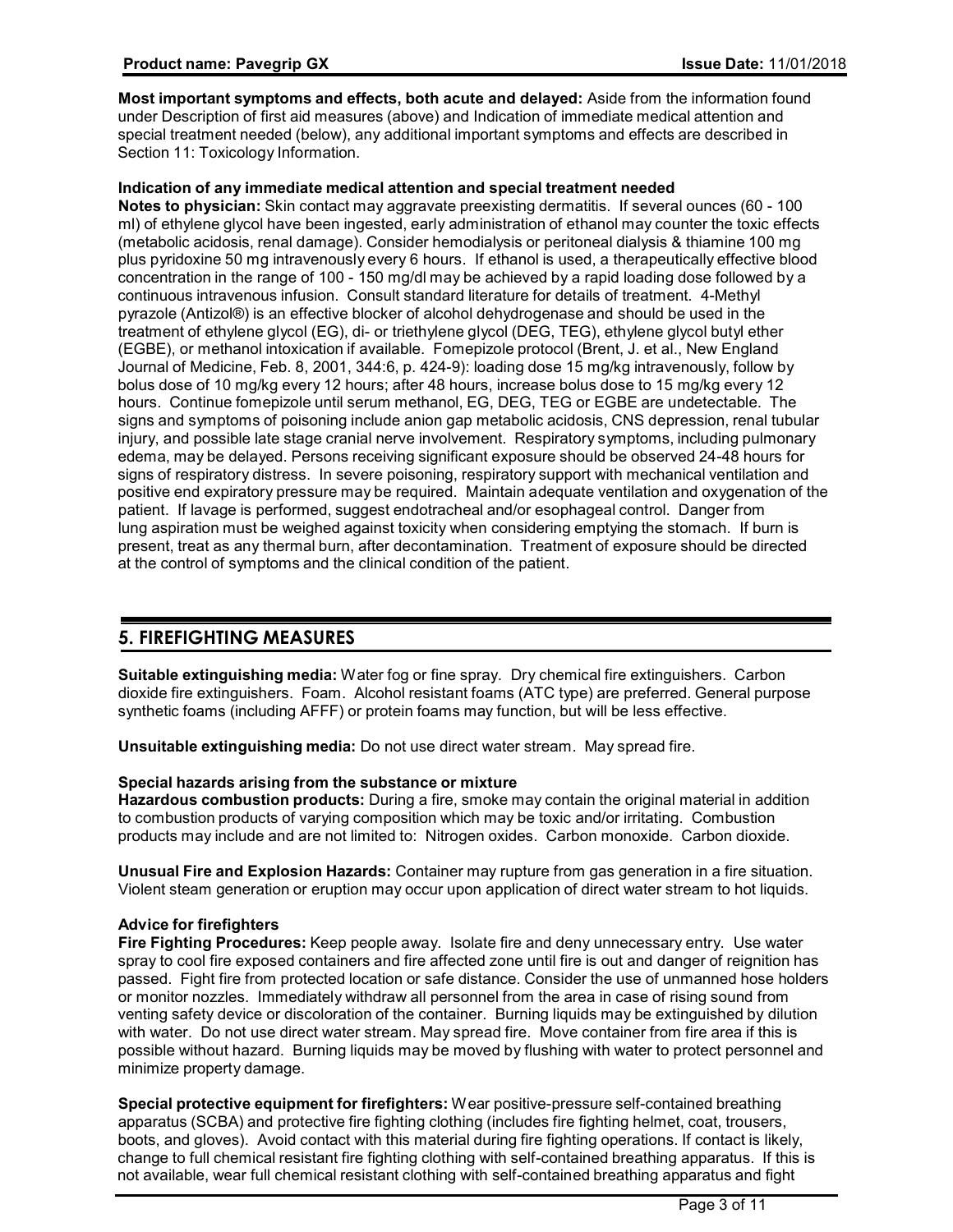fire from a remote location. For protective equipment in post-fire or non-fire clean-up situations, refer to the relevant sections.

# **6. ACCIDENTAL RELEASE MEASURES**

**Personal precautions, protective equipment and emergency procedures:** Isolate area. Keep unnecessary and unprotected personnel from entering the area. Refer to section 7, Handling, for additional precautionary measures. Use appropriate safety equipment. For additional information, refer to Section 8, Exposure Controls and Personal Protection.

**Environmental precautions:** Prevent from entering into soil, ditches, sewers, waterways and/or groundwater. See Section 12, Ecological Information.

**Methods and materials for containment and cleaning up:** Contain spilled material if possible. Collect in suitable and properly labeled containers. Small spills: Absorb with materials such as: Cat litter. Sand. Sawdust. Vermiculite. Zorb-all®. Hazorb®. Large spills: Dike area to contain spill. Pump into suitable and properly labeled containers. See Section 13, Disposal Considerations, for additional information.

# **7. HANDLING AND STORAGE**

**Precautions for safe handling:** Do not swallow. Avoid contact with eyes, skin, and clothing. Wash thoroughly after handling. Spills of these organic materials on hot fibrous insulations may lead to lowering of the autoignition temperatures possibly resulting in spontaneous combustion. See Section 8, EXPOSURE CONTROLS AND PERSONAL PROTECTION.

**Conditions for safe storage:** Do not store near food, foodstuffs, drugs or potable water supplies. Do not store in: Zinc. Aluminum. Carbon steel. Copper. Copper alloys. Galvanized containers. Additional storage and handling information on this product may be obtained by calling your sales or customer service contact. Ask for a product brochure.

# **8. EXPOSURE CONTROLS/PERSONAL PROTECTION**

#### **Control parameters**

| Exposure limits are listed below, if they exist. |              |                 |                       |
|--------------------------------------------------|--------------|-----------------|-----------------------|
| <b>Component</b>                                 | Regulation   | Type of listing | <b>Value/Notation</b> |
| Triethanolamine                                  | <b>ACGIH</b> | <b>TWA</b>      | $5 \,\mathrm{mq/m}$   |
|                                                  |              |                 | 8 hours               |

#### **Exposure controls**

**Engineering controls:** Use local exhaust ventilation, or other engineering controls to maintain airborne levels below exposure limit requirements or guidelines. If there are no applicable exposure limit requirements or guidelines, general ventilation should be sufficient for most operations. Local exhaust ventilation may be necessary for some operations.

#### **Individual protection measures**

**Eye/face protection:** Use chemical goggles. If exposure causes eye discomfort, use a fullface respirator.

**Skin protection:** Appropriate footware and any additional skin protection.

**Hand protection:** Use gloves chemically resistant to this material. Use gloves with insulation for thermal protection, when needed. Examples of preferred glove barrier materials include: Chlorinated polyethylene. Nitrile/butadiene rubber ("nitrile" or "NBR"). Polyethylene. Ethyl vinyl alcohol laminate ("EVAL"). Polyvinyl alcohol ("PVA"). Examples of acceptable glove barrier materials include: Butyl rubber. Natural rubber ("latex"). Neoprene. Polyvinyl chloride ("PVC" or "vinyl"). Viton.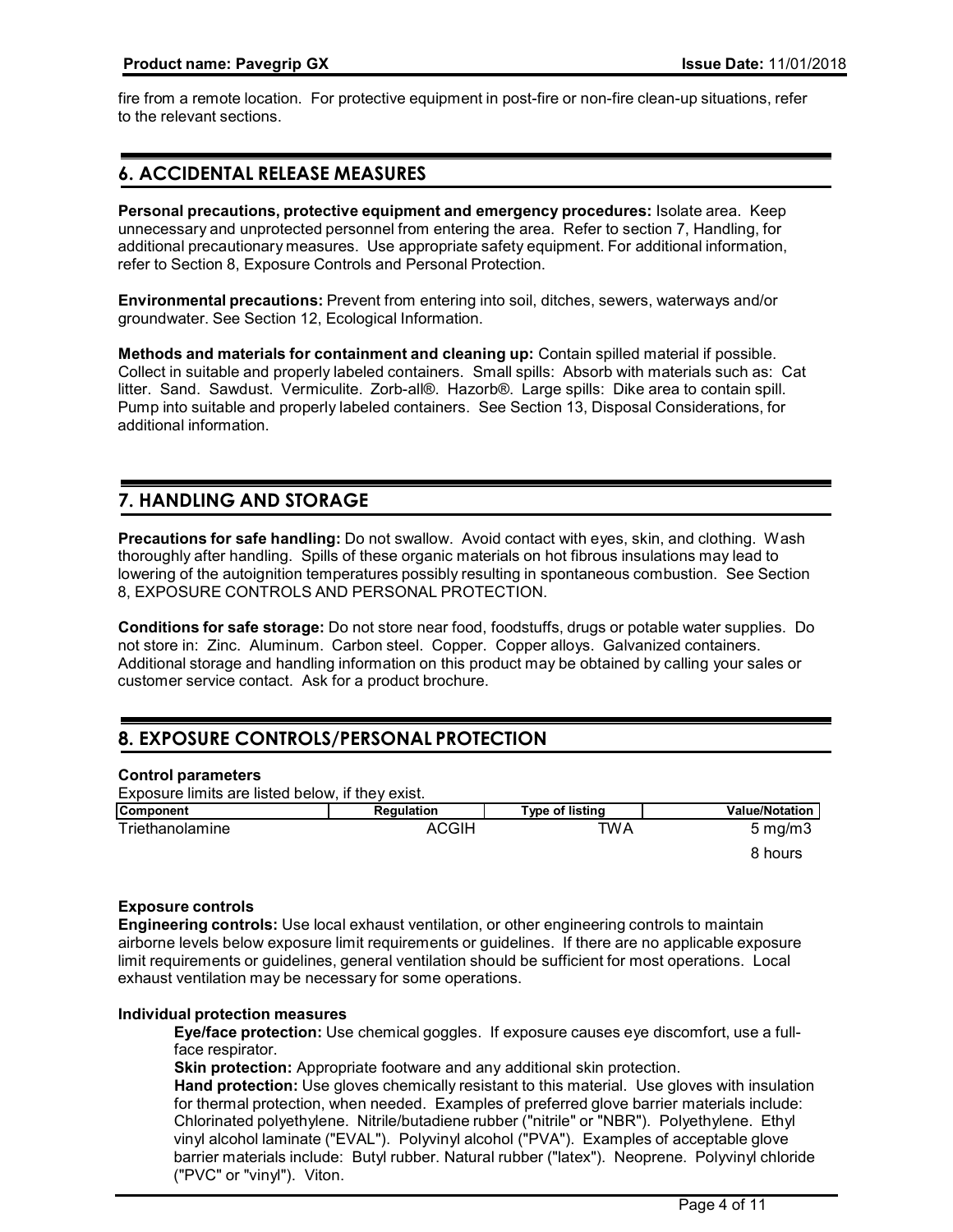NOTICE: The selection of a specific glove for a particular application and duration of use in a workplace should also take into account all relevant workplace factors such as, but not limited to: Other chemicals which may be handled, physical requirements (cut/puncture protection, dexterity, thermal protection), potential body reactions to glove materials, as well as the instructions/specifications provided by the glove supplier.

**Other protection:** Use protective clothing chemically resistant to this material.Selection of specific items such as face shield, boots, apron, or full body suit will depend on the task. When handling hot material, protect skin from thermal burns as well as from skin absorption. **Respiratory protection:** Respiratory protection should be worn when there is a potential to exceed the exposure limit requirements or guidelines. If there are no applicable exposure limit requirements or guidelines, wear respiratory protection when adverse effects, such as respiratory irritation or discomfort have been experienced, or where indicated by your risk assessment process. For most conditions, no respiratory protection should be needed; however, if material is heated or sprayed, use an approved air-purifying respirator. The following should be effective types of air-purifying respirators: Organic vapor cartridge with a particulate pre-filter.

# **9. PHYSICAL AND CHEMICAL PROPERTIES**

| Appearance                                        |                                       |
|---------------------------------------------------|---------------------------------------|
| <b>Physical state</b>                             | Liquid.                               |
| Color                                             | <b>Black</b>                          |
| Odor                                              | Ammoniacal                            |
| <b>Odor Threshold</b>                             | No test data available                |
| рH                                                | No test data available                |
| <b>Melting point/range</b>                        | No test data available                |
| <b>Freezing point</b>                             | No test data available                |
| Boiling point (760 mmHg)                          | 197 °C (387 °F) Literature            |
| <b>Flash point</b>                                | closed cup 204 °C (399 °F) Literature |
| <b>Evaporation Rate (Butyl Acetate</b><br>$= 1$   | no data available                     |
| Flammability (solid, gas)                         | Not Applicable                        |
| Lower explosion limit                             | No test data available                |
| <b>Upper explosion limit</b>                      | No test data available                |
| <b>Vapor Pressure</b>                             | 0.01 mmHg Literature                  |
| <b>Relative Vapor Density (air = 1)</b>           | 1 Literature                          |
| <b>Relative Density (water = 1)</b>               | 1.12 at 25 °C (77 °F) Literature      |
| <b>Water solubility</b>                           | 100 % Literature by weight            |
| <b>Partition coefficient: n-</b><br>octanol/water | no data available                     |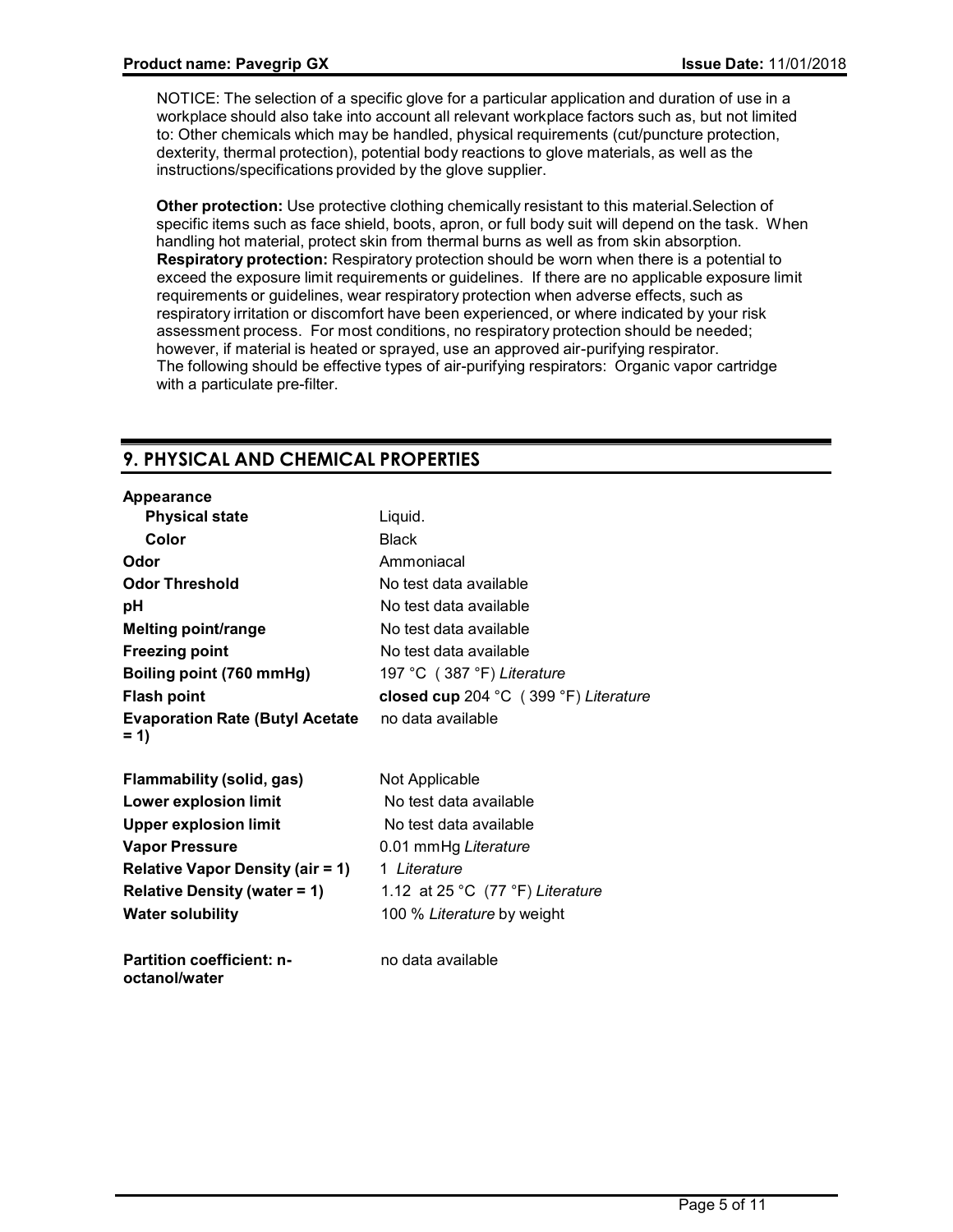| <b>Product name: Pavegrip GX</b>      |                           | <b>Issue Date: 11/01/2018</b> |
|---------------------------------------|---------------------------|-------------------------------|
| <b>Auto-ignition temperature</b>      | No test data available    |                               |
| <b>Decomposition temperature</b>      | No test data available    |                               |
| <b>Kinematic Viscosity</b>            | Not determined            |                               |
| <b>Explosive properties</b>           | no data available         |                               |
| <b>Oxidizing properties</b>           | no data available         |                               |
| <b>Molecular weight</b>               | Not applicable            |                               |
| <b>Percent volatility</b>             | Not determined            |                               |
| <b>Particle size</b>                  | Not applicable to liquids |                               |
| <b>Saturated vapour concentration</b> | Not determined            |                               |

NOTE: The physical data presented above are typical values and should not be construed as a specification.

### **10. STABILITY AND REACTIVITY**

**Reactivity:** no data available

**Chemical stability:** Stable under recommended storage conditions. See Storage, Section 7.

**Possibility of hazardous reactions:** Polymerization will not occur.

**Conditions to avoid:** Exposure to elevated temperatures can cause product to decompose. Generation of gas during decomposition can cause pressure in closed systems.

**Incompatible materials:** Avoid contact with: Nitrites. Strong acids. Strong oxidizers. Product may potentially react with various halogenated organic solvents, resulting in temperature and/or pressure increases Avoid contact with metals such as: Aluminum. Zinc. Copper. Galvanized metals. Heating above 60°C in the presence of aluminum can result in corrosion and generation of flammable hydrogen gas. Avoid unintended contact with: Halogenated hydrocarbons.

**Hazardous decomposition products:** Decomposition products depend upon temperature, air supply and the presence of other materials. Decomposition products can include and are not limited to: Aldehydes. Alcohols. Ethers.

# **11. TOXICOLOGICAL INFORMATION**

*Toxicological information appears in this section when such data is available.*

#### **Acute toxicity**

**Acute oral toxicity** For Ethylene glycol: Lethal Dose, Human, adult, 3 Ounces Diethylene glycol. Lethal Dose, Human, adult, 2 Ounces Estimated.

#### **Acute dermal toxicity**

Based on information for component(s):

#### **Acute inhalation toxicity**

At room temperature, exposure to vapor is minimal due to low volatility. With good ventilation, single exposure is not expected to cause adverse effects. If material is heated or areas are poorly ventilated, vapor/mist may accumulate and cause respiratory irritation and symptoms such as headache and nausea.

As product: The LC50 has not been determined.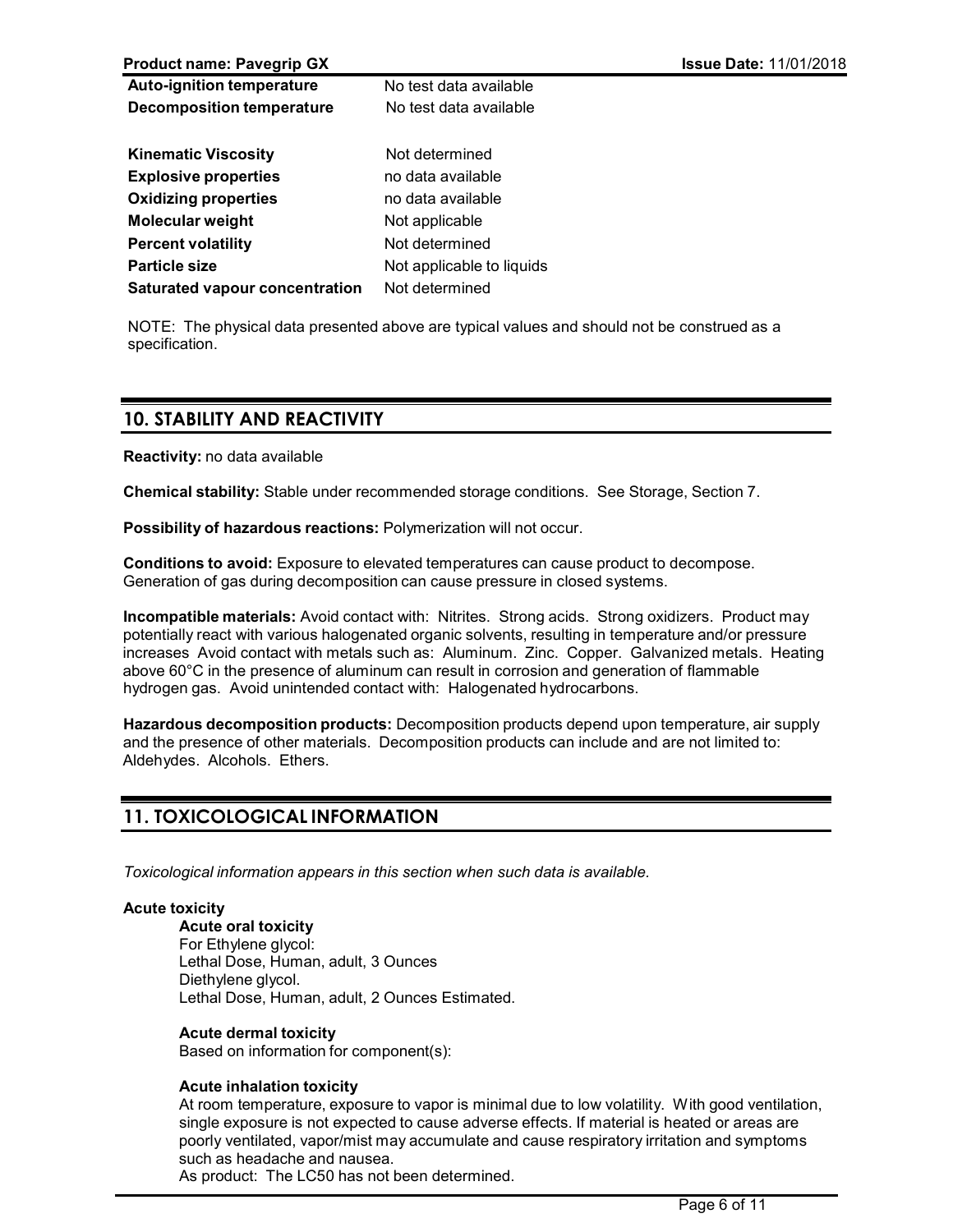#### **Skin corrosion/irritation**

Prolonged contact may cause skin irritation with local redness.

Repeated contact may cause skin burns. Symptoms may include pain, severe local redness, swelling, and tissue damage.

May cause drying and flaking of the skin.

#### **Serious eye damage/eye irritation**

May cause moderate eye irritation. Vapor or mist may cause eye irritation.

#### **Sensitization**

Based on information for component(s): Skin contact may cause an allergic skin reaction in a small proportion of individuals.

For respiratory sensitization: No relevant data found.

#### **Specific Target Organ Systemic Toxicity (Single Exposure)**

Product test data not available.

#### **Specific Target Organ Systemic Toxicity (Repeated Exposure)**

Based on information for component(s): Repeated excessive exposure may cause irritation of the upper respiratory tract. In humans, effects have been reported on the following organs: Central nervous system. Kidney. Gastrointestinal tract. Observations in humans include: Nystagmus (involuntary eye movement). In animals, effects have been reported on the following organs: Liver.

#### **Carcinogenicity**

For the major component(s): Findings from a chronic skin painting study by NTP include liver tumors in mice. Mechanistic studies indicate that tumor formation is of questionable relevance to humans. Diethylene glycol has been tested for carcinogenicity in animal studies and is not believed to pose a carcinogenic risk to man. Contains component(s) which did not cause cancer in laboratory animals.

#### **Teratogenicity**

Based on information for component(s): Has caused birth defects in laboratory animals only at doses toxic to the mother. Has been toxic to the fetus in laboratory animals at doses toxic to the mother. However, the relevance of this to humans is unknown. Dose levels producing these effects were many times higher than any dose levels expected from exposure due to use.

#### **Reproductive toxicity**

Ingestion of large amounts of ethylene glycol has been shown to interfere with reproduction in animals. Diethylene glycol did not interfere with reproduction in animal studies except at very high doses. The data presented are for the following material: Triethylene glycol. In animal studies, did not interfere with reproduction.

#### **Mutagenicity**

Contains a component(s) which were negative in in vitro genetic toxicity studies. Contains component(s) which were negative in animal genetic toxicity studies.

#### **Aspiration Hazard**

Based on physical properties, not likely to be an aspiration hazard.

#### **COMPONENTS INFLUENCING TOXICOLOGY:**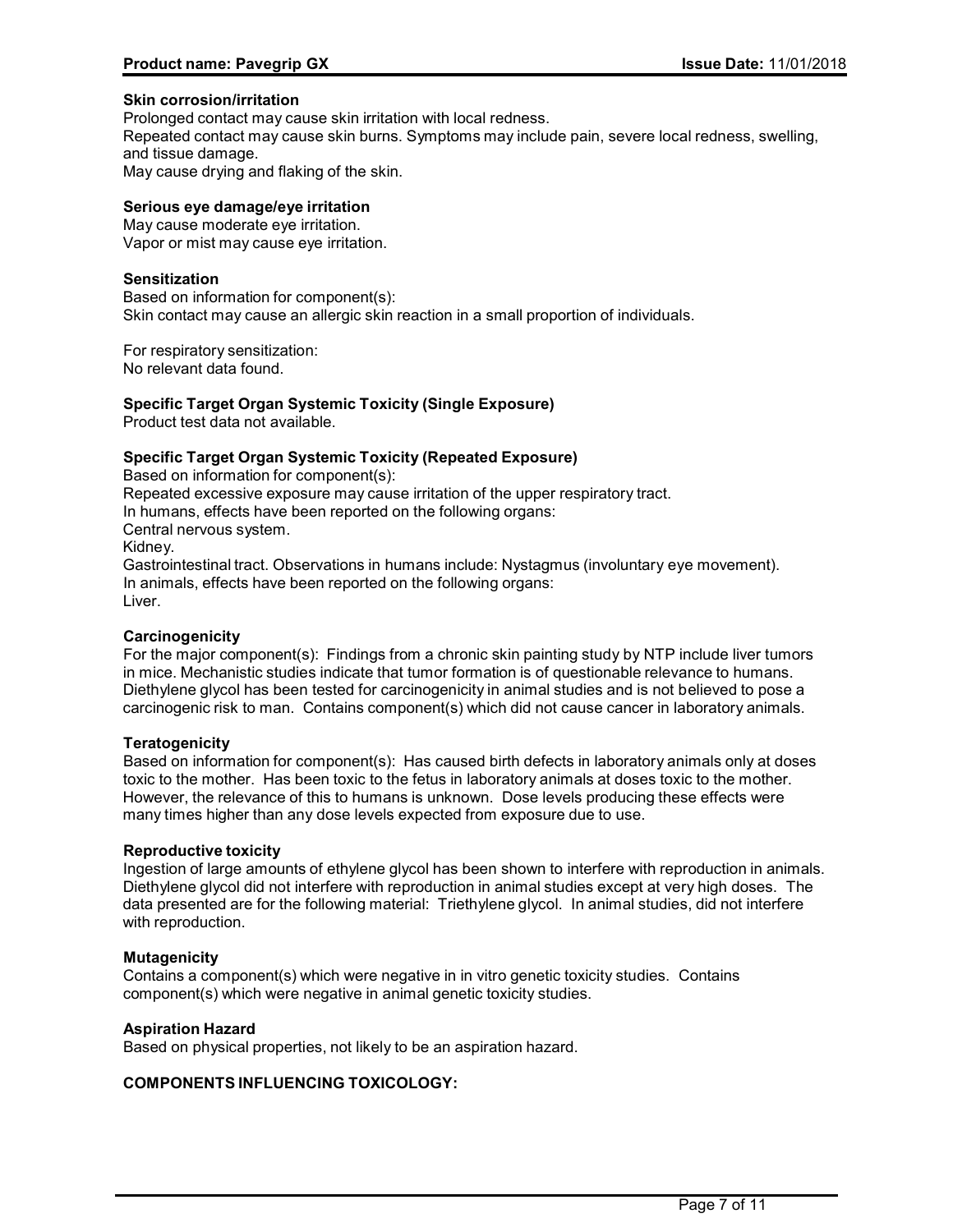#### **Triethanolamine**

#### **Acute dermal toxicity**

LD50, Rabbit, > 2,000 mg/kg No deaths occurred at this concentration. LD50 Oral, Rat >6,400 mg/kg

#### **Acute inhalation toxicity**

Based on the available data, respiratory irritation was not observed. No deaths occurred following exposure to a saturated atmosphere.

#### **Specific Target Organ Systemic Toxicity (Single Exposure)**

Evaluation of available data suggests that this material is not an STOT-SE toxicant.

### **12. ECOLOGICAL INFORMATION**

*Ecotoxicological information appears in this section when such data is available.*

#### **Toxicity**

### **Triethanolamine**

#### **Acute toxicity to fish**

Material is practically non-toxic to aquatic organisms on an acute basis (LC50/EC50/EL50/LL50 >100 mg/L in the most sensitive species tested). May increase pH of aquatic systems to > pH 10 which may be toxic to aquatic organisms. LC50, Pimephales promelas (fathead minnow), flow-through test, 96 Hour, 11,800 mg/l, OECD Test Guideline 203 or Equivalent

#### **Acute toxicity to aquatic invertebrates**

EC50, Ceriodaphnia dubia (water flea), static test, 48 Hour, 609.9 mg/l, OECD Test Guideline 202 or Equivalent

#### **Acute toxicity to algae/aquatic plants**

ErC50, alga Scenedesmus sp., static test, 72 Hour, Growth rate inhibition, 512 mg/l, OECD Test Guideline 201 or Equivalent, Test substance: Neutralised product

**Toxicity to bacteria** EC50, activated sludge, 3 Hour, > 1,000 mg/l, OECD 209 Test

#### **Chronic toxicity to aquatic invertebrates**

NOEC, Daphnia magna (Water flea), semi-static test, 21 d, number of offspring, 16 mg/l LOEC, Daphnia magna (Water flea), semi-static test, 21 d, number of offspring, 31 mg/l

#### **Toxicity to bacteria**

EC50, activated sludge, 30 min, 225 mg/l, OECD 209 Test

#### **Triethanolamine**

**Biodegradability:** Material is readily biodegradable. Passes OECD test(s) for ready biodegradability. Material is ultimately biodegradable (reaches > 70% mineralization in OECD test(s) for inherent biodegradability). 10-day Window: Pass **Biodegradation:** 97 % **Exposure time:** 28 d **Method:** OECD Test Guideline 301A or Equivalent 10-day Window: Not applicable **Biodegradation:** 89 % **Exposure time:** 14 d **Method:** OECD Test Guideline 302B or Equivalent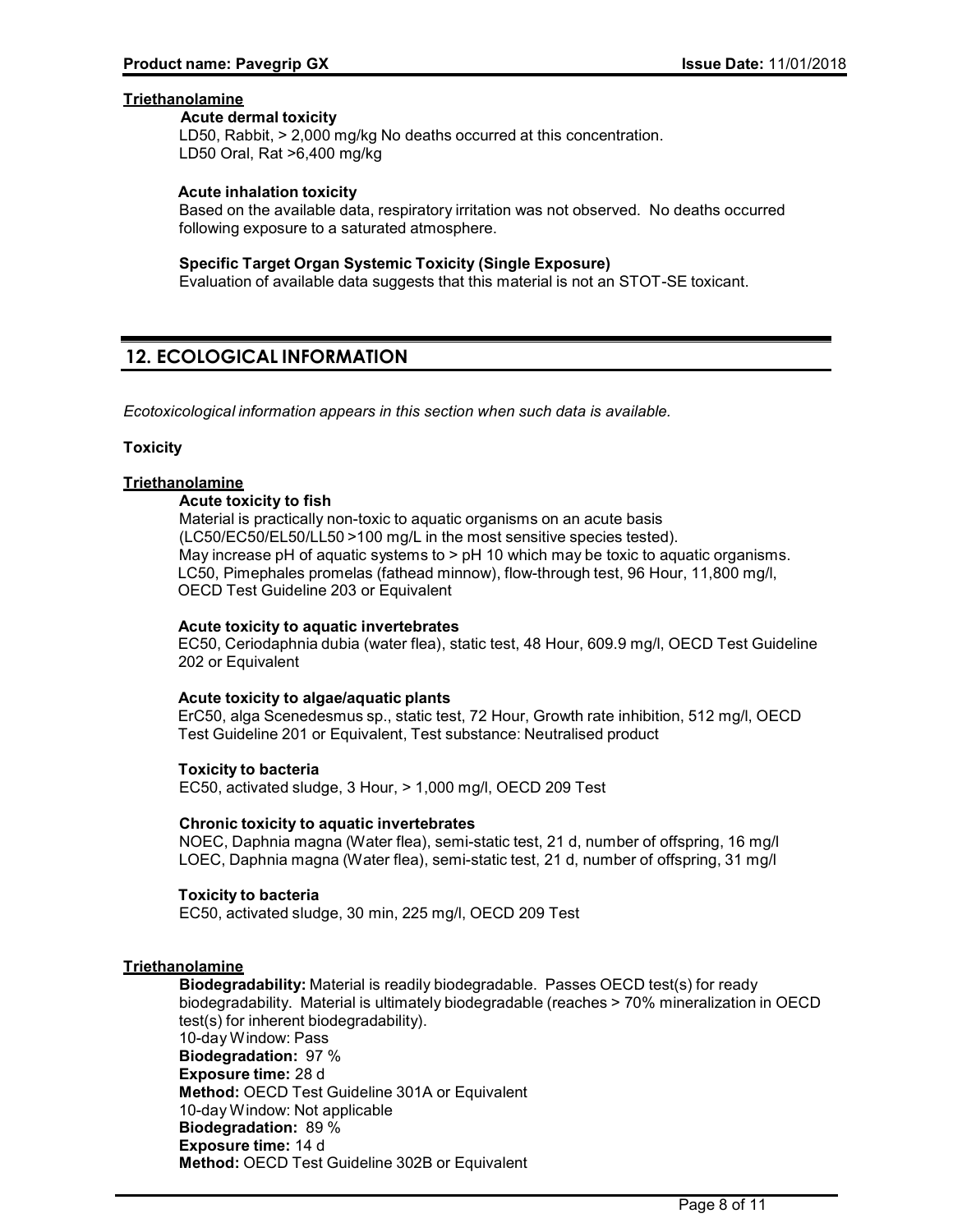**Theoretical Oxygen Demand:** 2.04 mg/mg **Photodegradation Test Type:** Half-life (indirect photolysis) **Sensitizer:** OH radicals **Atmospheric half-life:** 0.097 d **Method:** Estimated.

### **Triethanolamine**

**Bioaccumulation:** Bioconcentration potential is low (BCF < 100 or Log Pow < 3). **Partition coefficient: n-octanol/water(log Pow):** -2.3 at 25 °C Measured **Bioconcentration factor (BCF):** < 3.9 Cyprinus carpio (Carp) 42 d Measured

### **Triethanolamine**

Potential for mobility in soil is very high (Koc between 0 and 50). **Partition coefficient(Koc):** 10 Estimated.

# **13. DISPOSAL CONSIDERATIONS**

**Disposal methods:** DO NOT DUMP INTO ANY SEWERS, ON THE GROUND, OR INTO ANY BODY OF WATER. All disposal practices must be in compliance with all Federal, State/Provincial and local laws and regulations. Regulations may vary in different locations. Waste characterizations and compliance with applicable laws are the responsibility solely of the waste generator. WE HAVE NO CONTROL OVER THE MANAGEMENT PRACTICES OR MANUFACTURING PROCESSES OF PARTIES HANDLING OR USING THIS MATERIAL. THE INFORMATION PRESENTED HERE PERTAINS ONLY TO THE PRODUCT AS SHIPPED IN ITS INTENDED CONDITION AS DESCRIBED IN MSDS SECTION: Composition Information. FOR UNUSED & UNCONTAMINATED PRODUCT, the preferred options include sending to a licensed, permitted: Recycler. Reclaimer. Incinerator or other thermal destruction device. As a service to our customers, we can provide names of information resources to help identify waste management companies and other facilities which recycle, reprocess or manage chemicals or plastics, and that manage used drums. Please contact our Customer Information Group (telephone number in Section 1 of this document) for further details.

# **14. TRANSPORT INFORMATION**

**Proper shipping name** NOT REGULATED

| DOT:  | <b>NOT REGULATED</b> |
|-------|----------------------|
| TDG:  | <b>NOT REGULATED</b> |
| IMDG: | <b>NOT REGULATED</b> |
| IATA: | <b>NOT REGULATED</b> |

| Regulatory<br>Information    | UN Number        | <b>Classes</b> | $PG^*$ | Label | Additional<br>Information |
|------------------------------|------------------|----------------|--------|-------|---------------------------|
| <b>DO1</b><br>Classification | Not<br>Regulated |                |        |       |                           |
| TDG<br>Classification        | Not<br>Regulated |                |        |       |                           |
| IMDG.<br>Classification      | Not<br>Regulated |                |        |       |                           |
| IATA<br>Classification       | Not<br>Regulated |                |        |       | -                         |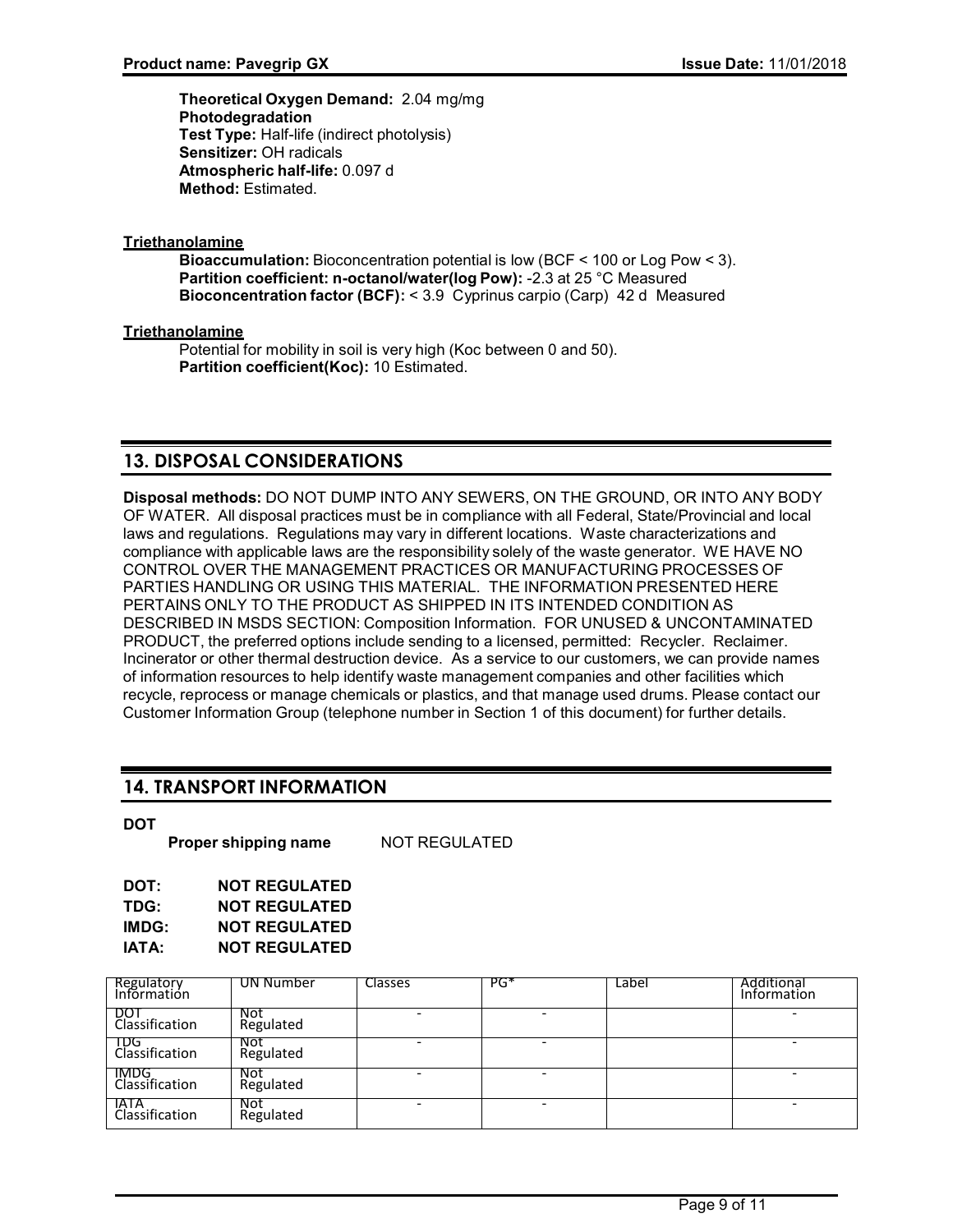This information is not intended to convey all specific regulatory or operational requirements/information relating to this product. Transportation classifications may vary by container volume and may be influenced by regional or country variations in regulations. Additional transportation system information can be obtained through an authorized sales or customer service representative. It is the responsibility of the transporting organization to follow all applicable laws, regulations and rules relating to the transportation of the material.

### **15. REGULATORY INFORMATION**

#### **OSHA Hazard Communication Standard**

This product is a "Hazardous Chemical" as defined by the OSHA Hazard Communication Standard, 29 CFR 1910.1200.

#### **Superfund Amendments and Reauthorization Act of 1986 Title III (Emergency Planning and Community Right-to-Know Act of 1986) Sections 311 and 312**

Acute Health Hazard Chronic Health Hazard

#### **Superfund Amendments and Reauthorization Act of 1986 Title III (Emergency Planning and Community Right-to-Know Act of 1986) Section 313**

This product contains the following substances which are subject to the reporting requirements of Section 313 of Title III of the Superfund Amendments and Reauthorization Act of 1986 and which are listed in 40 CFR 372.

#### **Comprehensive Environmental Response, Compensation, and Liability Act of 1980 (CERCLA) Section 103**

#### **Pennsylvania Worker and Community Right-To-Know Act:**

The following chemicals are listed because of the additional requirements of Pennsylvania law:

| <b>Components</b> | CASRN    |
|-------------------|----------|
| Triethanolamine   | 102-71-6 |

#### **California Proposition 65 (Safe Drinking Water and Toxic Enforcement Act of 1986)**

This product contains a chemical known to the State of California to cause cancer. Warning: This product contains less than 1% of a chemical known to the State of California to cause birth defects or other reproductive harm.

| Ingredient name      | <b>Cancer</b> | <b>Reproductive</b> |
|----------------------|---------------|---------------------|
| Diethanolamine       | Yes           | Nο                  |
| CHROMIUM (HEXAVALENT | Yes.          | Yes                 |
| COMPOUNDS)           |               |                     |

#### **United States TSCA Inventory (TSCA)**

All components of this product are in compliance with the inventory listing requirements of the U.S. Toxic Substances Control Act (TSCA) Chemical Substance Inventory.

#### **Canadian regulations**

CEPA DSL: All components are listed or exempt.

#### **International lists**

| China:       | All components are listed or exempt |
|--------------|-------------------------------------|
| Japan:       | All components are listed or exempt |
| Korea:       | All components are listed or exempt |
| New Zealand: | All components are listed or exempt |